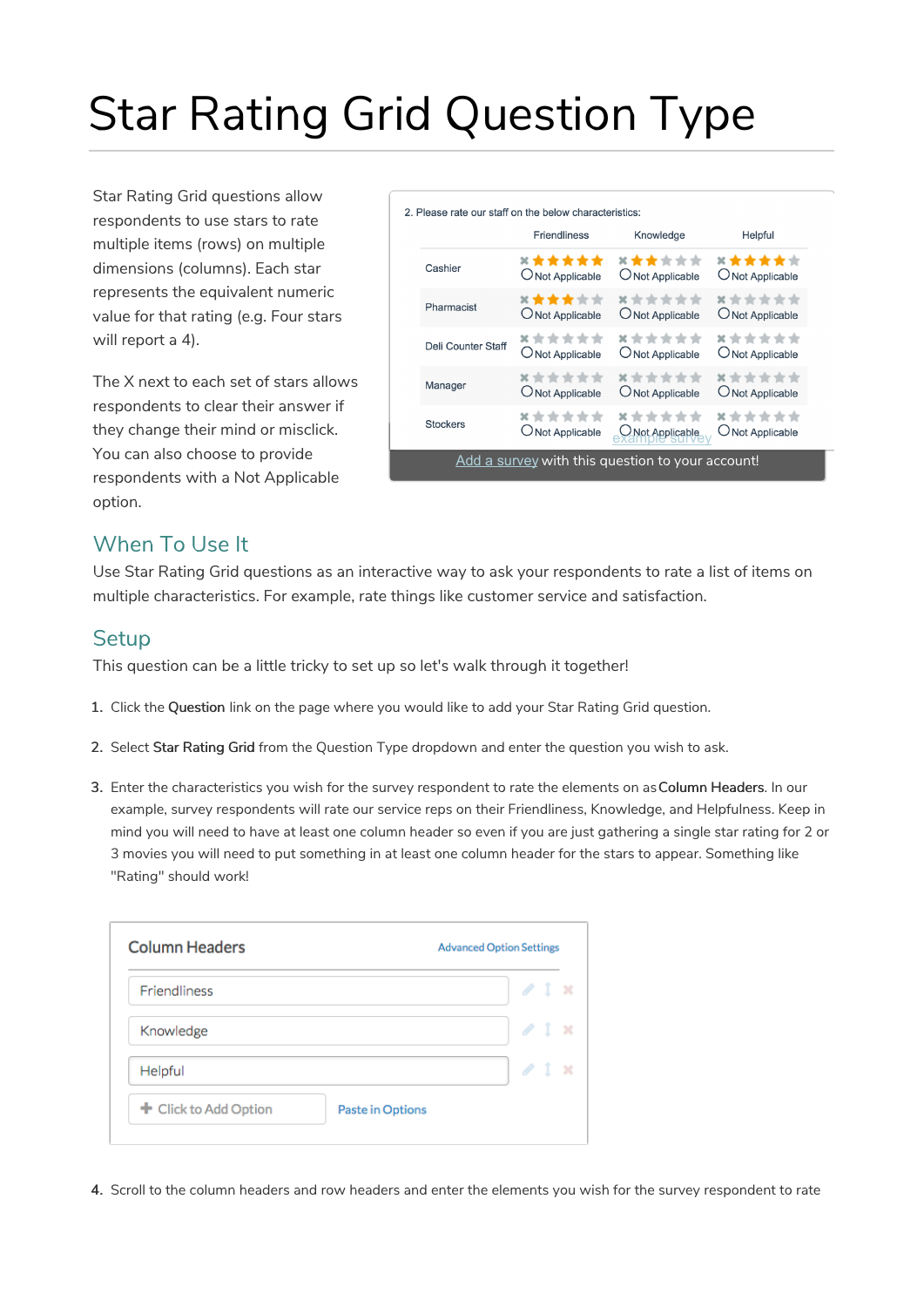as row headers. In our example, we entered service reps.

| <b>Row Headers</b>    |                  |              |
|-----------------------|------------------|--------------|
| Service Rep 1         |                  | $\angle$ 1 x |
| Service Rep 2         |                  |              |
| + Click to Add Option | Paste in Options |              |

5. Make sure to click Save Question when you are finished.

#### Common Customizations

On the Answers tab of your Star Rating question, you can change the number of stars available (2-10) for survey respondents to select.



You can also choose to provide a Not Applicable option for each cell of your Star Rating question on the Answers tab.



## Survey Taking

On a desktop and most laptops, the Star Rating Grid question type looks like so.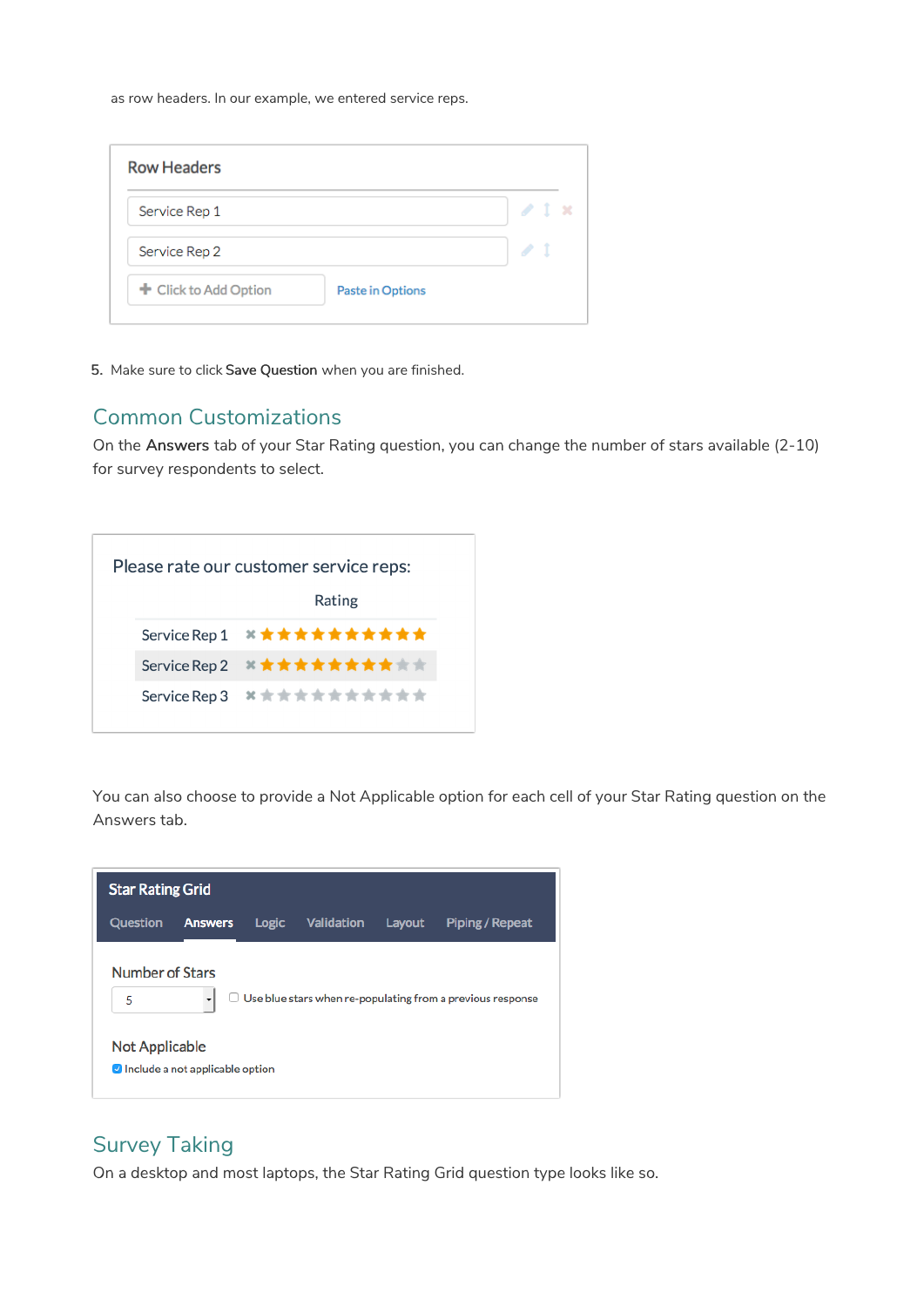| Friendliness | Knowledge                             | Helpful |
|--------------|---------------------------------------|---------|
|              | Service Rep 1 ※ 女女女女女 ※ 女女女女女 ※ 女女女女女 |         |
|              |                                       |         |
|              | Service Rep 3 其實責責責責 其責責責責責 其責責責責責    |         |

When optimized for mobile devices the Star Rating Grid question type displays each row one at a time. It will also have larger targets as mobile respondents will be using their finger to select answers.

You can turn off the one-at-a-time interaction if you wish.

| <b>Star Rating Grid</b> |     |               |                                                    |  |
|-------------------------|-----|---------------|----------------------------------------------------|--|
| characteristics:        |     |               | Please rate our customer service reps on the below |  |
| Service Rep 1           |     |               |                                                    |  |
| Friendliness            |     |               |                                                    |  |
|                         | * * |               |                                                    |  |
| Knowledge               |     |               |                                                    |  |
|                         |     | $\rightarrow$ |                                                    |  |
| Helpful                 |     |               |                                                    |  |
|                         |     | $\rightarrow$ |                                                    |  |
|                         |     |               |                                                    |  |
|                         |     |               |                                                    |  |
|                         |     |               |                                                    |  |
|                         |     |               |                                                    |  |
|                         |     | 25%           |                                                    |  |

## Reporting

Star Rating Grid questions report as a table with summary statistics. Count will be available by default, whereas Min, Max, Average, and Standard Deviation can be included via Layout & Options.

If the report is embedded, you will only see the averages without the stars.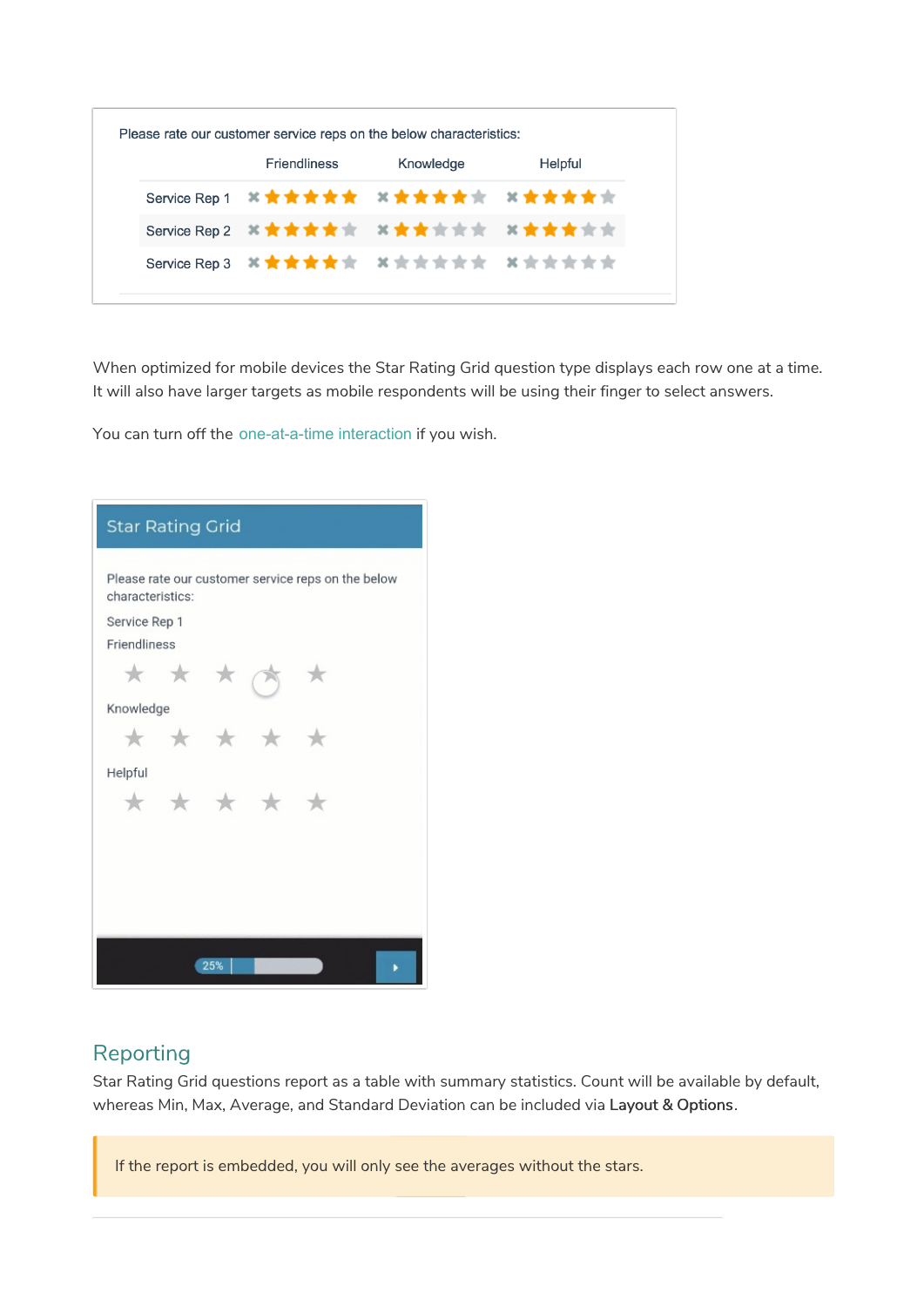| <b>Star Rating Grid Question Type</b> |                     |                   |                   | <b>III</b> Chart Type<br><b>T</b> Filter |
|---------------------------------------|---------------------|-------------------|-------------------|------------------------------------------|
|                                       | <b>Friendliness</b> | <b>Knowledge</b>  | <b>Helpful</b>    | Layout & Options<br>$\bigoplus$ Move     |
| Service Rep 1                         | 含含含含合               | 含食食食食             | 含含含含金             | <b>x</b> Delete                          |
|                                       | Count: 9            | Count: 8          | Count: 5          |                                          |
|                                       | Not Applicable: 0   | Not Applicable: 0 | Not Applicable: 0 |                                          |

- **O** See additional compatible chart types
- **G** See what other report types are compatible

#### Exporting

In CSV/Excel exports, each row and column pairing is displayed as a column. The numeric star rating value is reported in the cells.

|                             |                 |  | AA | AB. | AC | AD                                                                                                                 |
|-----------------------------|-----------------|--|----|-----|----|--------------------------------------------------------------------------------------------------------------------|
|                             |                 |  |    |     |    | Friendliness: Knowledge:CHelpful:Cash Friendliness: Knowledge:PHelpful:Phar(Friendliness: Knowledge:CHelpful:Deli( |
| $1$ not applicabl           |                 |  |    |     |    | $1$ not applicable                                                                                                 |
|                             | 5 not applicabl |  |    |     |    |                                                                                                                    |
|                             |                 |  |    |     |    |                                                                                                                    |
|                             |                 |  |    |     |    |                                                                                                                    |
|                             |                 |  |    |     |    |                                                                                                                    |
| not applicabl not applicabl |                 |  |    |     |    |                                                                                                                    |

# FAQ: Can I Base Logic Off the Star Rating Grid?

You can! But only under certain circumstances. The question must have a single column and thus a single value per row in order to set up logic.

Example 1: Star Rating Grid question that would work for setting up logic.



Example 2: Star Rating Grid question that would work for setting up logic.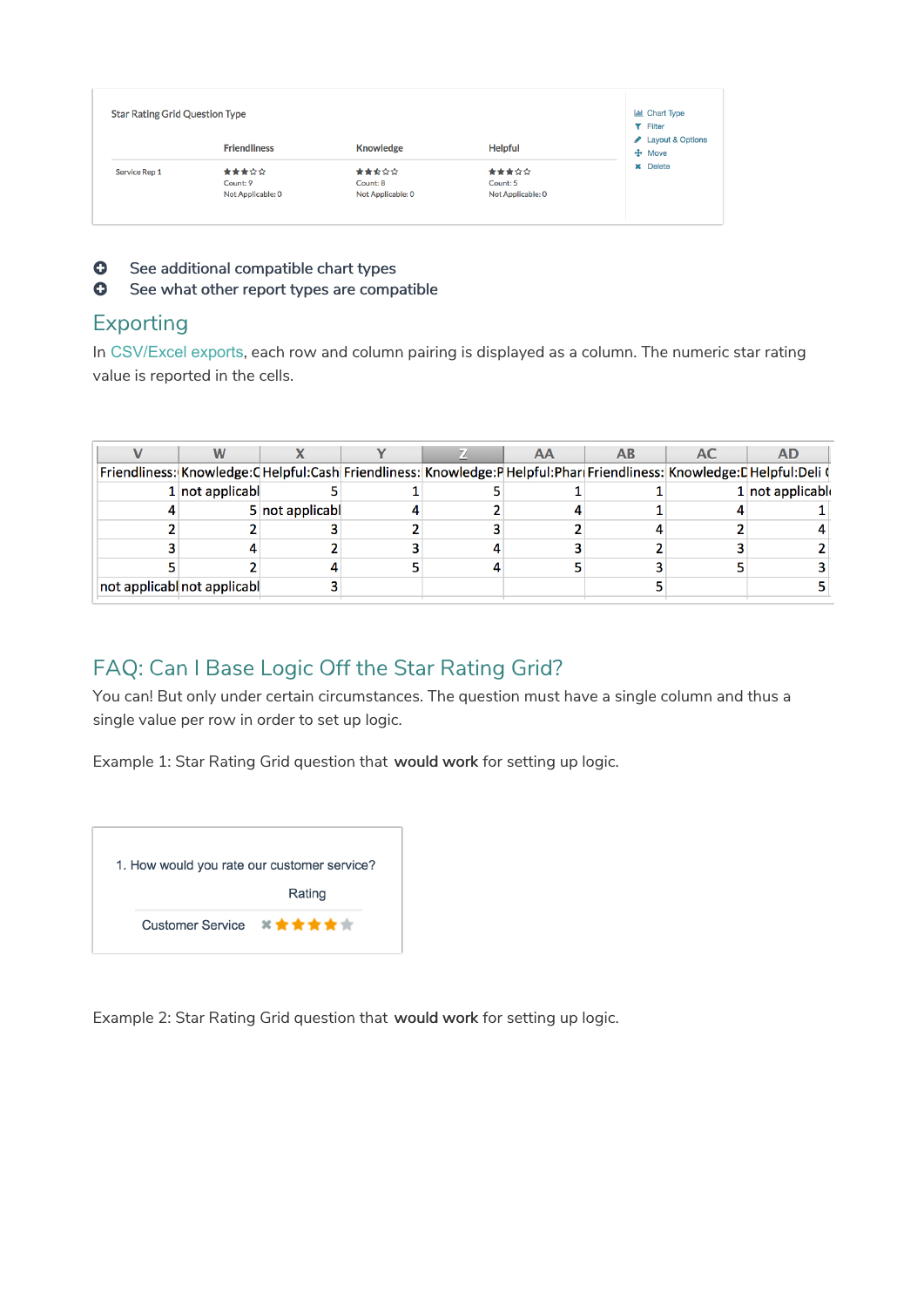|          |                                                           | 2. How would you rate the following aspects of our customer service? |
|----------|-----------------------------------------------------------|----------------------------------------------------------------------|
|          | Rating                                                    |                                                                      |
|          | Promptness <sup>*</sup> ★★★★★                             |                                                                      |
|          | Enthusiasm $\mathbf{X} \star \mathbf{X} \star \mathbf{X}$ |                                                                      |
| Accuracy | <b>×★★★★</b> ★                                            |                                                                      |
| Overall  | ******                                                    |                                                                      |

Example 3: Star Rating Grid question that would **NOT** work for setting up logic.

If you set up logic off of any given row in the below question it would trigger based on the response to the first column.

|      |            | 3. Please rate each of our mediums of customer service on the following aspects. |          |         |
|------|------------|----------------------------------------------------------------------------------|----------|---------|
|      | Promptness | Enthusiasm                                                                       | Accuracy | Overall |
|      |            | Email ×★★★★★ ×☆☆☆☆☆ ×★★☆☆☆ ×★★☆☆☆                                                |          |         |
|      |            | Phone ×★★★☆☆ ×★☆☆☆☆ ×★★★★★☆ ×☆☆☆☆☆                                               |          |         |
| Chat |            | 其实文文文文 其文文文文文 其文文文文文 其文文文文文                                                      |          |         |

#### How Do I Set Up Logic on a Star Rating Grid Question?

If your Star Rating Grid question has 1 row and 1 column the set up is quite simple.

**Note:** This configuration requires that both your Star Ranking Grid question and follow-up question are located on the same survey page.

| 1. How would you rate our customer service? |        |
|---------------------------------------------|--------|
|                                             | Rating |
| Customer Service ※★★★★★                     |        |

Let's say, for example, that we wish to ask a follow-up Essay question "Please tell us more about what we can do better" if the rating was 3 stars or lower.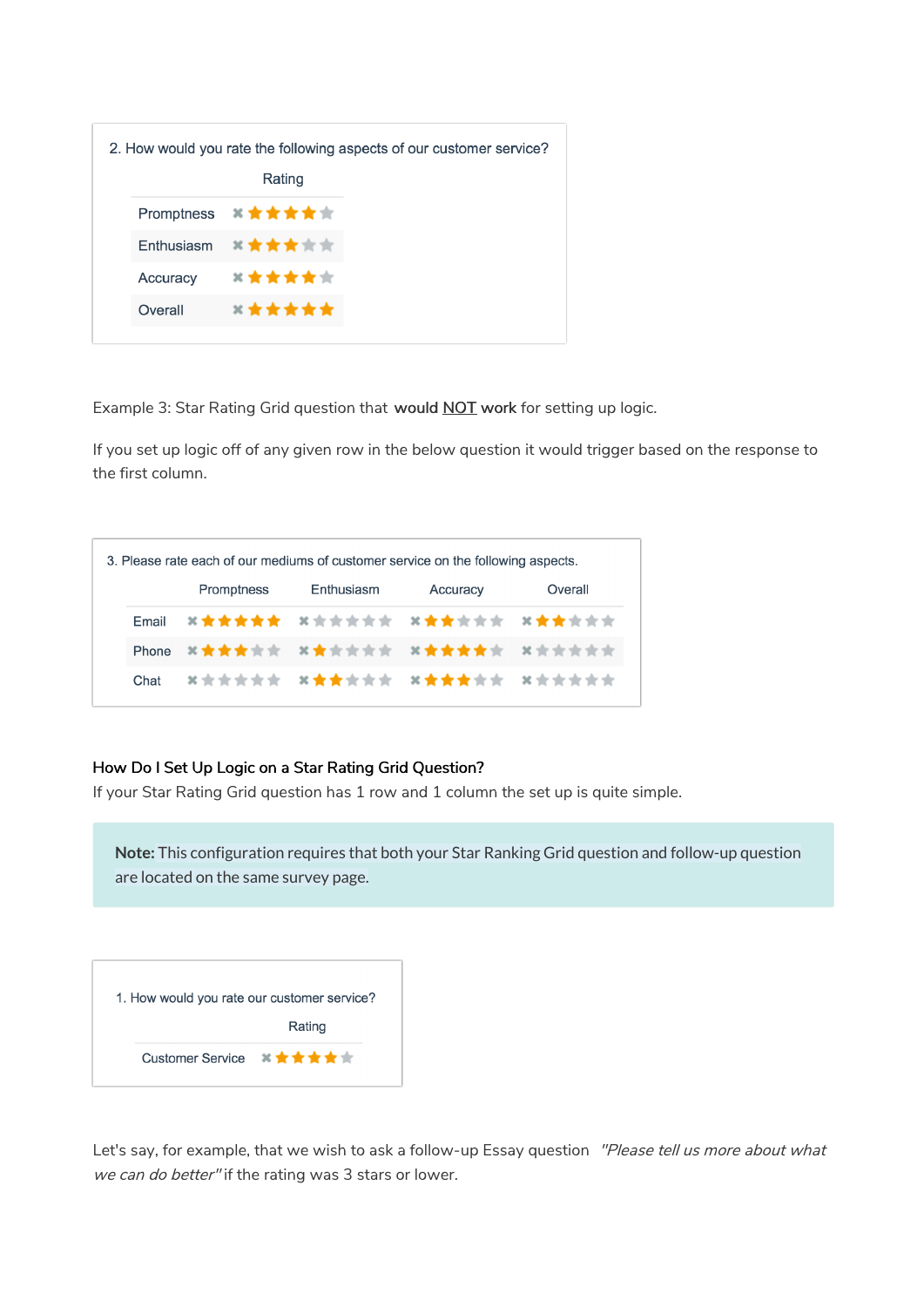On the Logic tab of our follow-up Essay question, we will select the option to Only show this question based on answers to previous questions or other logic conditions. Then, in the first dropdown we will select the row header below the overall question title for our star rating grid question.

| Previous Questions - Page 2<br>Q 3. How would you rate our customer service? |
|------------------------------------------------------------------------------|
| • Customer Service                                                           |
| System Data                                                                  |
| Time Taken on Survey (in seconds)<br>$C$ unant Data                          |

For the logic operator, we will select is one of the following. Learn more about *Logic Operators*.

In the final field, we'll specify a comma-separated list of the options for which we wish to show our follow-up Essay question. Our completed logic rule will look like so:

| Logic Rule                                                                                      |                      |
|-------------------------------------------------------------------------------------------------|----------------------|
| $\Box$ Only show this question based on answers to previous questions or other logic conditions |                      |
| <b>Remove All Logic</b>                                                                         |                      |
| is one of the<br>1,2,3<br>• Service Rep 1<br>$\cdot$<br>$\cdot$                                 |                      |
| +Add Condition                                                                                  | $\bigstar$ Add Group |

#### Test it out in this example survey!

For Star Rating Grid questions with multiple rows and a single column the set up is identical you'll just choose the appropriate row.

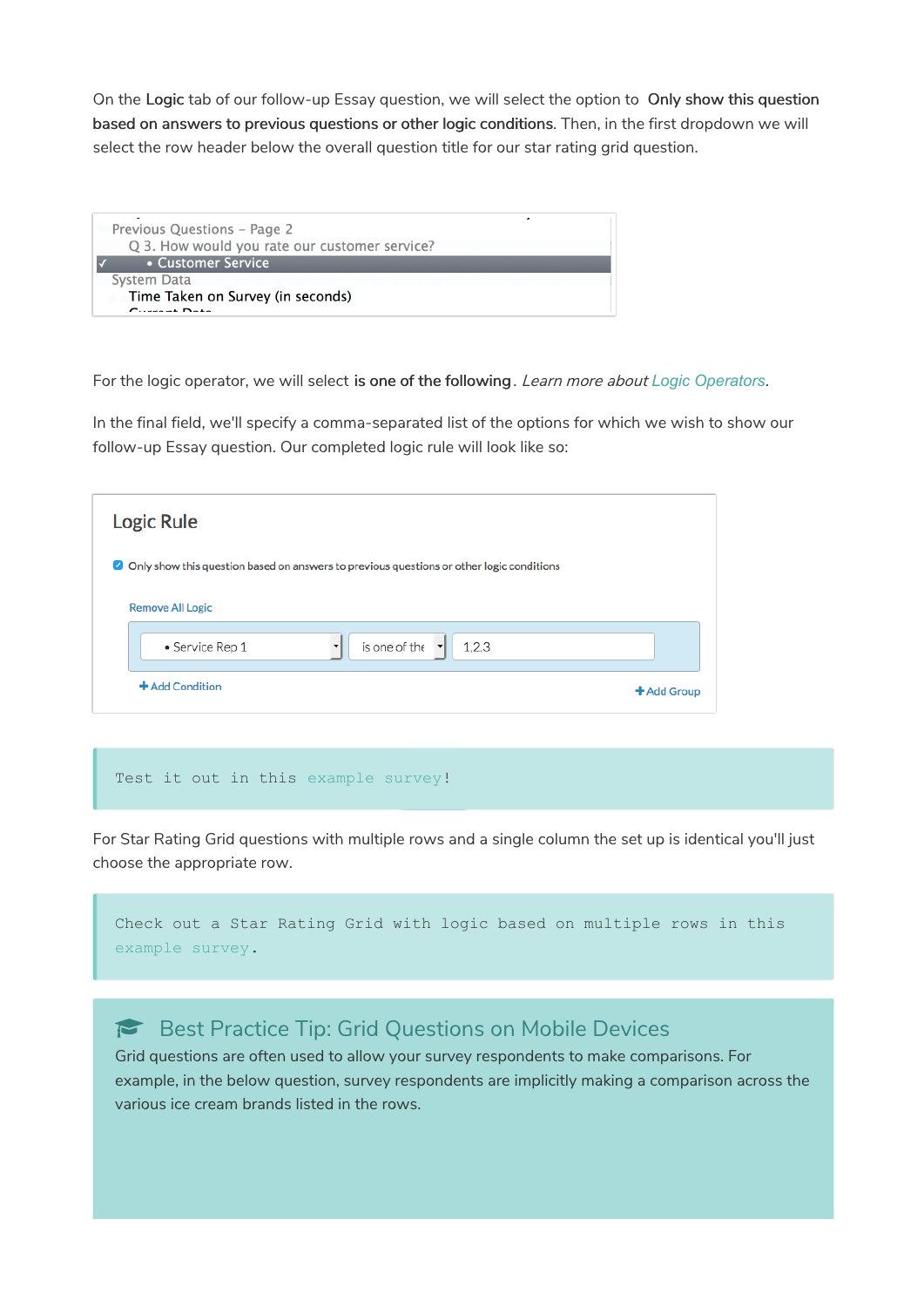|                    | <b>Very Dissatisfied</b> | <b>Dissatisfied</b> | Neutral          | Satisfied  | <b>Very Satisfied</b> |
|--------------------|--------------------------|---------------------|------------------|------------|-----------------------|
| <b>Dairy Cream</b> | $\mathcal{C}$            | $\bigcirc$          | $\left( \right)$ | $\bigcirc$ |                       |
| <b>Tasty Treat</b> | Ο                        | Ο                   | O                | O          |                       |
| Wholesome          | ∩                        | ∩                   | O                | ∩          |                       |
| <b>Sugar Cow</b>   | O                        | $\bigcirc$          | $\bigcirc$       | O          | Ω                     |
| Ice Dream          | $\bigcirc$               | $\bigcirc$          | $\bigcirc$       | $\bigcirc$ |                       |
| Jill's             | O                        | ∩                   | O                | ∩          | ( )                   |
| Mike and Sammy's   | ∩                        | ∩                   | ∩                | ∩          |                       |
| <b>Cold Cream</b>  | ∩                        | ∩                   | $\circ$          | ◯          |                       |
| Homemade           | Ω                        | Ω                   | ( )              | ( )        |                       |

1. Indicate your level of satisfaction with the ice cream brands you purchase:

Because this is the most common and best use of grid question types it is important to note how grid question types display on mobile. Grid questions will be displayed one grid row per page. This will reduce horizontal scrolling trouble as well as problems survey respondents typically experience trying to select the correct option.

| radio button grid                                                                 |  |  |  |
|-----------------------------------------------------------------------------------|--|--|--|
| 1. Indicate your level of satisfaction with<br>the ice cream brands you purchase: |  |  |  |
| Dairy Cream                                                                       |  |  |  |
| Very Dissatisfied                                                                 |  |  |  |
| Dissatisfied                                                                      |  |  |  |
| Neutral                                                                           |  |  |  |
| Satisfied                                                                         |  |  |  |
|                                                                                   |  |  |  |
| 0%                                                                                |  |  |  |
|                                                                                   |  |  |  |